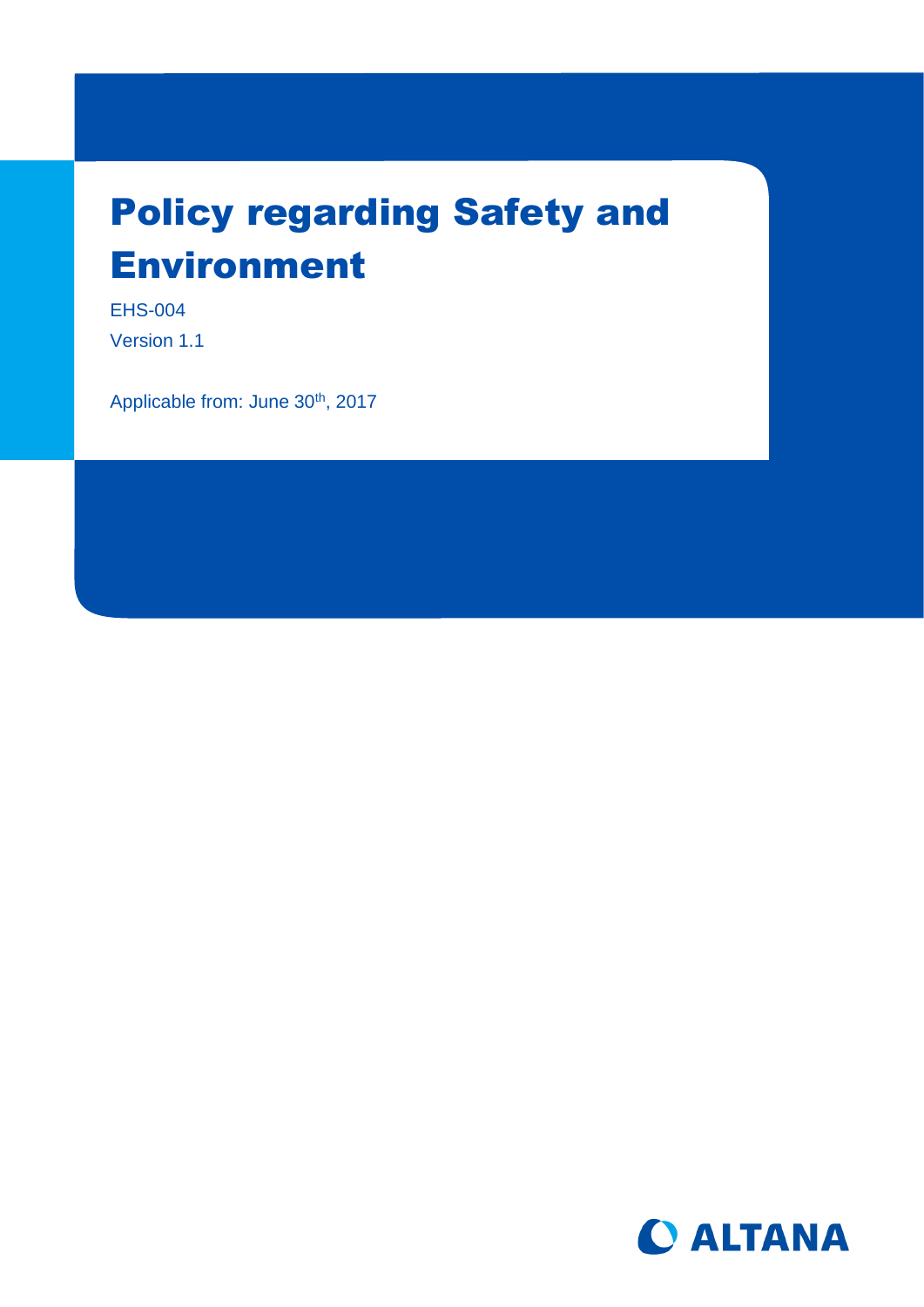# C ALTANA

# Policy regarding Safety and Environment / EHS-004

Page/Seite 2/7

#### Table of Contents

| 1. Version                                                                                                           | 3 |
|----------------------------------------------------------------------------------------------------------------------|---|
| 2. Scope                                                                                                             | 3 |
| 3. Purpose                                                                                                           | 3 |
| 4. Responsibilities                                                                                                  | 3 |
| <b>5. Process Description</b>                                                                                        | 3 |
| <b>6. Documentation</b>                                                                                              | 4 |
| Appendix/Anlage I: Environment, Health & Safety Policy of ALTANA5<br>Appendix/Anlage II: Responsible Care Principles | h |

# Appendix/Anlage III: UN Global Compact Principles 7

#### Inhaltsverzeichnis

| 1. Version                                                        |   |
|-------------------------------------------------------------------|---|
| 2. Geltungsbereich                                                |   |
| 3. Zweck                                                          | з |
| 4. Zuständigkeiten                                                |   |
| 5. Prozessbeschreibung                                            | з |
| 6. Dokumentation                                                  |   |
| Appendix/Anlage I: Environment, Health & Safety Policy of ALTANA5 |   |

| AppendIX/AnIage 1: Environment, Health & Safety Policy of ALTANA5 |    |
|-------------------------------------------------------------------|----|
| Appendix/Anlage II: Responsible Care Principles                   | 6. |
| Appendix/Anlage III: UN Global Compact Principles                 |    |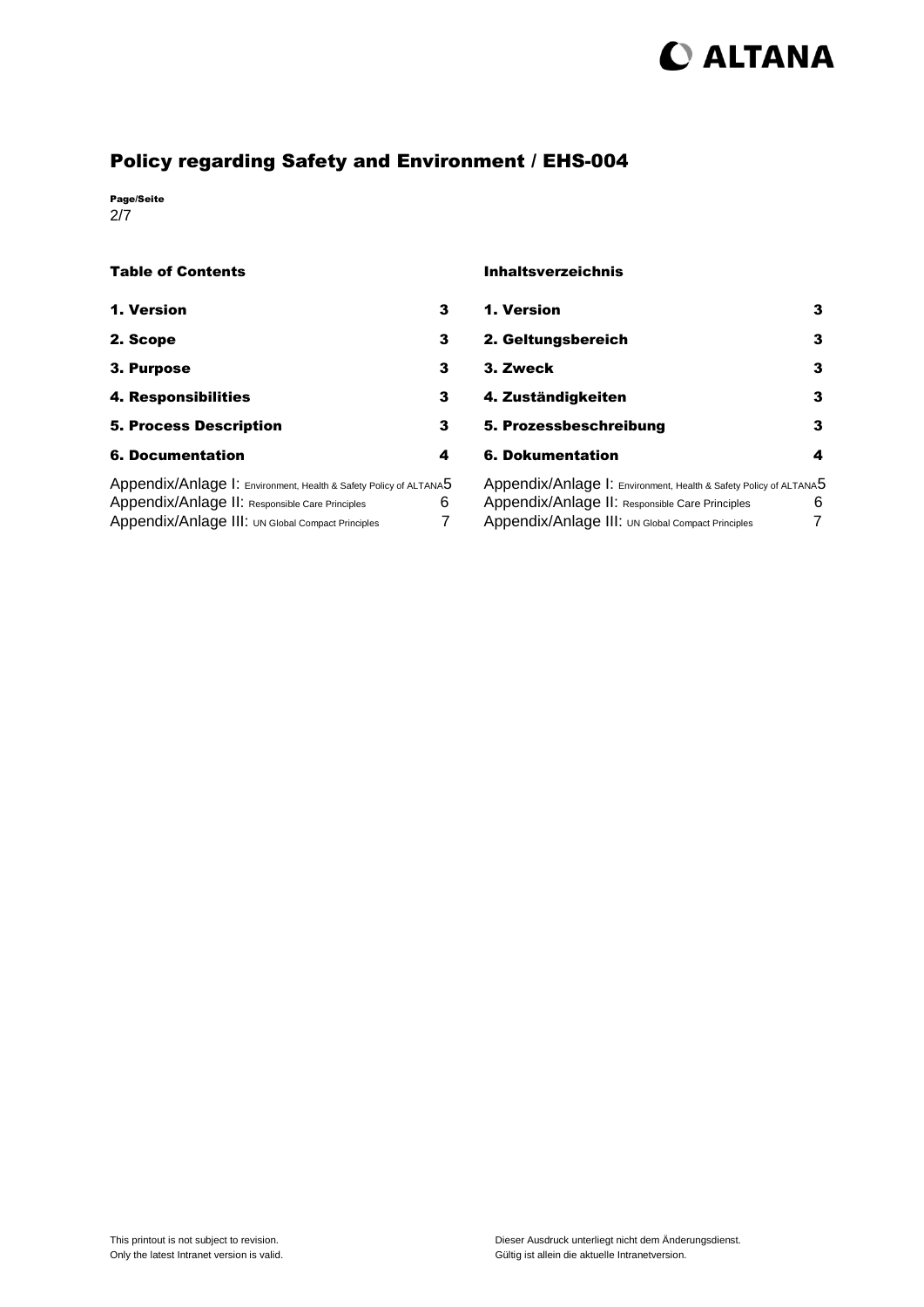# **DALTANA**

## Policy regarding Safety and Environment / EHS-004

Page/Seite 3/7

#### <span id="page-2-0"></span>1. Version

This version of the policy replaces version 1.0.

#### <span id="page-2-1"></span>2. Scope

This policy is applicable for ALTANA AG and all affiliates with controlling share (majority participation). .

#### <span id="page-2-2"></span>3. Purpose

Assure that ALTANA's policies as to Environment, Health and Safety are known and applied by all employees.

#### <span id="page-2-3"></span>4. Responsibilities

General Managers of the legal entities are responsible for compliance with and implementation of this policy.

#### <span id="page-2-4"></span>5. Process Description

In ALTANA's Identity ALTANA emphasizes its commitment under "Our Strategy":

"ALTANA´s corporate duty is care for the health and safety of our employees and to protect the environment. ALTANA views sustainability as a triad consisting of economy, ecology and social responsibility.

The principles are a "mandatory basis for joint, goal-oriented actions".

Furthermore ALTANA supports the following selfcommitments (appendix II and III):

- "Responsible Care" by the worldwide chemical industry associations
- "Global Compact" by the United Nations

#### <span id="page-2-5"></span>1. Version

Diese Version ersetzt Version 1.0.

#### <span id="page-2-6"></span>2. Geltungsbereich

Diese Richtlinie gilt für die ALTANA AG und alle Tochtergesellschaften mit Mehrheitsbeteiligungen.

#### <span id="page-2-7"></span>3. Zweck

Die Richtlinien der ALTANA , zum Thema Umweltund Gesundheitsschutz und Arbeitssicherheit, sind bekannt und werden von allen Mitarbeitern angewendet.

#### <span id="page-2-8"></span>4. Zuständigkeiten

Die Geschäftsführer der jeweiligen Unternehmen sind für die Einhaltung und Umsetzung dieser Richtlinie verantwortlich.

#### <span id="page-2-9"></span>5. Prozessbeschreibung

Im ALTANA Leitbild unterstreicht ALTANA sein Engagement unter "Unsere Strategie":

" Es ist die unternehmerische Pflicht von ALTANA, die Umwelt und die Gesundheit unserer Mitarbeiter zu schützen sowie ihre Sicherheit zu gewährleisten. ALTANA versteht Nachhaltigkeit als Dreiklang aus Ökonomie, Ökologie und gesellschaftlicher Verantwortung". Diese Grundsätze sind eine "verbindliche Basis für ein gemeinsames, zielgerichtetes Handeln".

Weiter unterstützt ALTANA die folgenden Selbstverpflichtungen (Anlage II und III):

- "Responsible Care" des weltweiten chemischen Hauptverbandes
- "Global Compact" der Vereinten Nationen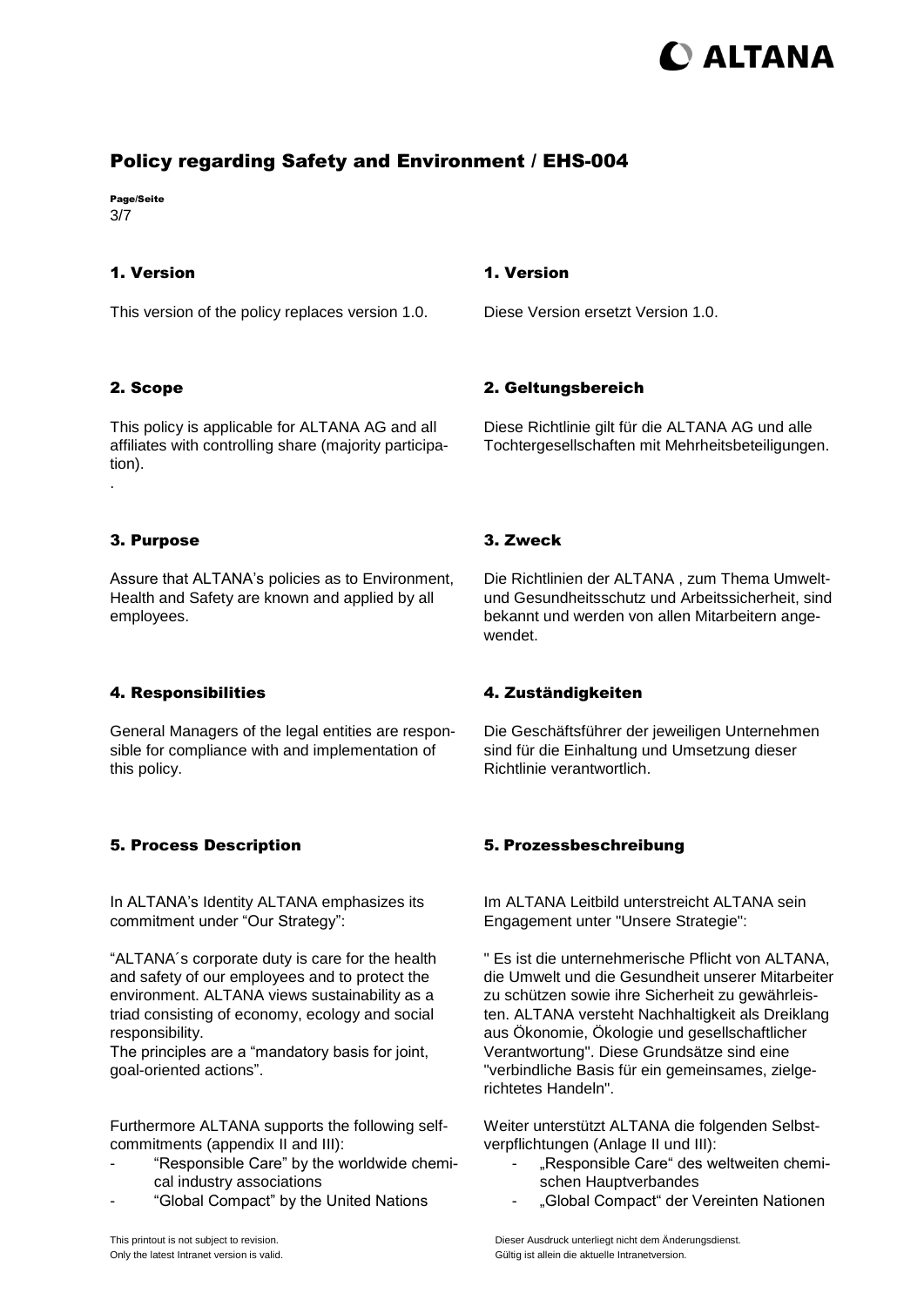# **D** ALTANA

### Policy regarding Safety and Environment / EHS-004

Page/Seite 4/7

For further guidance ALTANA has formulated a respective "Sustainability, Environmental, Health & Safety Policy of ALTANA AG" (appendix I). This policy has to be signed by all Managing Directors, Presidents, CEOs of the ALTANA companies as sign of their support.

They have to make sure that

- this policy is known to all their employees
- the policy is applied and lived in their organization.

The issues formulated in the ALTANA Policy are minimum requirements. Additional aspects can be added in specific company policies.

In case of a change of the ALTANA Policy or a new Managing Director in a company ALTANA Corporate EH&S initiates the signing of the policy via the Division President. The signed policy is sent back to ALTANA Corporate EH&S and documented there.

#### <span id="page-3-0"></span>6. Documentation

The signed policies are documented by ALTANA Corporate EH&S.

Zur weiteren Orientierung hat ALTANA eine entsprechende Richtlinie "Umwelt, Gesundheit und Arbeitsschutzpolitik und Nachhaltigkeit der ALTA-NA AG" (Anlage I) formuliert. Diese Richtlinie muss von allen Geschäftsführern, Präsidenten und CEOs der ALTANA verbundenen Unternehmen als Zeichen ihrer Unterstützung unterzeichnet werden.

Sie müssen dafür sorgen, dass

- diese Richtlinie allen Mitarbeiter bekannt ist
- diese Richtlinie angewendet und gelebt wird in ihrer Organisation

Die in der ALTANA Richtlinie formulierten Aspekte sind Mindestanforderungen. Weitere Aspekte können in bestimmten Unternehmensrichtlinien hinzugefügt werden.

Im Falle einer Änderung der ALTANA Politik oder eines neuen Geschäftsführers in einem Unternehmen initiiert ALTANA Corp. EH&S die Unterzeichnung der Richtlinie über die Geschäftsbereichsleiter. Das unterschriebene Dokument wird zurück an ALTANA Corp. EH&S geschickt und dokumentiert.

#### <span id="page-3-1"></span>6. Dokumentation

Die unterschriebenen Erklärungen werden bei ALTANA Corp. EH&S verwaltet.

| Edited:   | Daniela Penailillo, 27.04.2017      |
|-----------|-------------------------------------|
| Audited:  | Stephan Reuter, 21.06.2017          |
| Approved: | Dr. Christoph Schlünken, 22.06.2017 |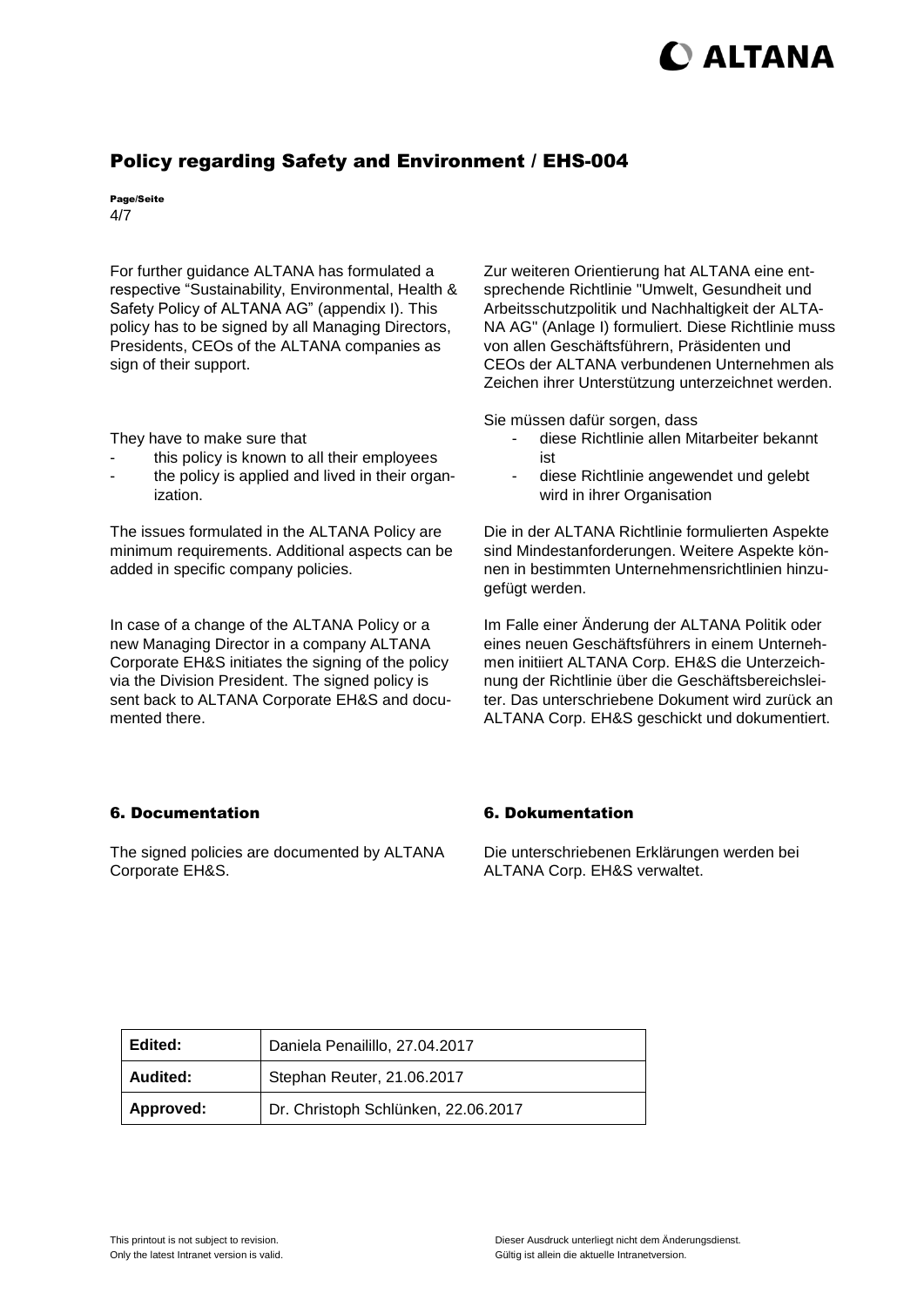# ) ALTANA

### Policy regarding Safety and Environment / EHS-004

Page/Seite 5/7

#### <span id="page-4-0"></span>Appendix/Anlage I: Environment, Health & Safety Policy of ALTANA

#### ALTANA AG Principles and Objectives include the following statement:

"We want to ensure, by taking a highly responsible attitude, that neither our products nor our working practices do any harm to people or the environment.

In our pursuit of economic success we expect our managers to show a high degree of social responsibility towards employees and society. To this end, we want them to accept not only legal regulations but also social values

We want to create secure jobs and good working conditions for our employees."

Therefore, the management of ALTANA AG decided that all Business Managers and Managing Directors are obliged to comply with the principles of the Responsible Care Initiative of the Chemical Industry. Based on these principles the management has formulated the following Environmental, Health & Safety Policy Guidelines, valid for all companies and subsidiaries of ALTANA AG worldwide:

- $\mathbf{1}$ Our working practices may not do any harm to the environment;
- We want to assure safe working conditions for our employees;  $\overline{2}$
- $3.$ We want to develop and market products that are neither a burden to mankind nor the environment;
- $\overline{4}$ Our production process must not cause any environmental impacts - if this is not avoidable, the burden shall be reduced to a minimum:
- 5. We want to avoid the creation / development of waste and to recycle or dispose inevitable waste in an ecologically beneficial manner;
- 6 We want to strive for the optimal use of energy in all fields;
- By means of our knowledge we try to contribute to the development of environmentally friendly product  $\overline{7}$ and manufacturing technologies:
- 8. The compliance with these principles is quaranteed by an appropriate controlling system;
- We want to continue our successful pursuit of engagement for the environmental situation of ALTANA AG. 9

#### **ALTANA AG Safety Policy**

Every accident and damage incident is preventable. We perform our work in a way that does not endanger the health of our employees or the employees of our contactors. In addition to safe technology, we place great importance on safe behaviour: safety begins in the mind!

Safety has priority over costs and productivity and supports quality improvement.

Employees and supervisors of both ALTANA and our contractors are responsible for safety:

- Supervisors for safe working conditions, technical measures, training and monitoring of behaviour Employees - for working safely, for fulfilling the safety expectations and for improving both their own and
- their colleagues' safety behaviour.

"Our work is never that urgent or important that there is not enough time to do it in a safe way"

With their signature all Business Managers and Managing Directors are obliged to comply with the enclosed principles of the Responsible Care initiative as well as the Policies-Guidelines stated above.

Date

Date

Member of the Board

**Managing Director**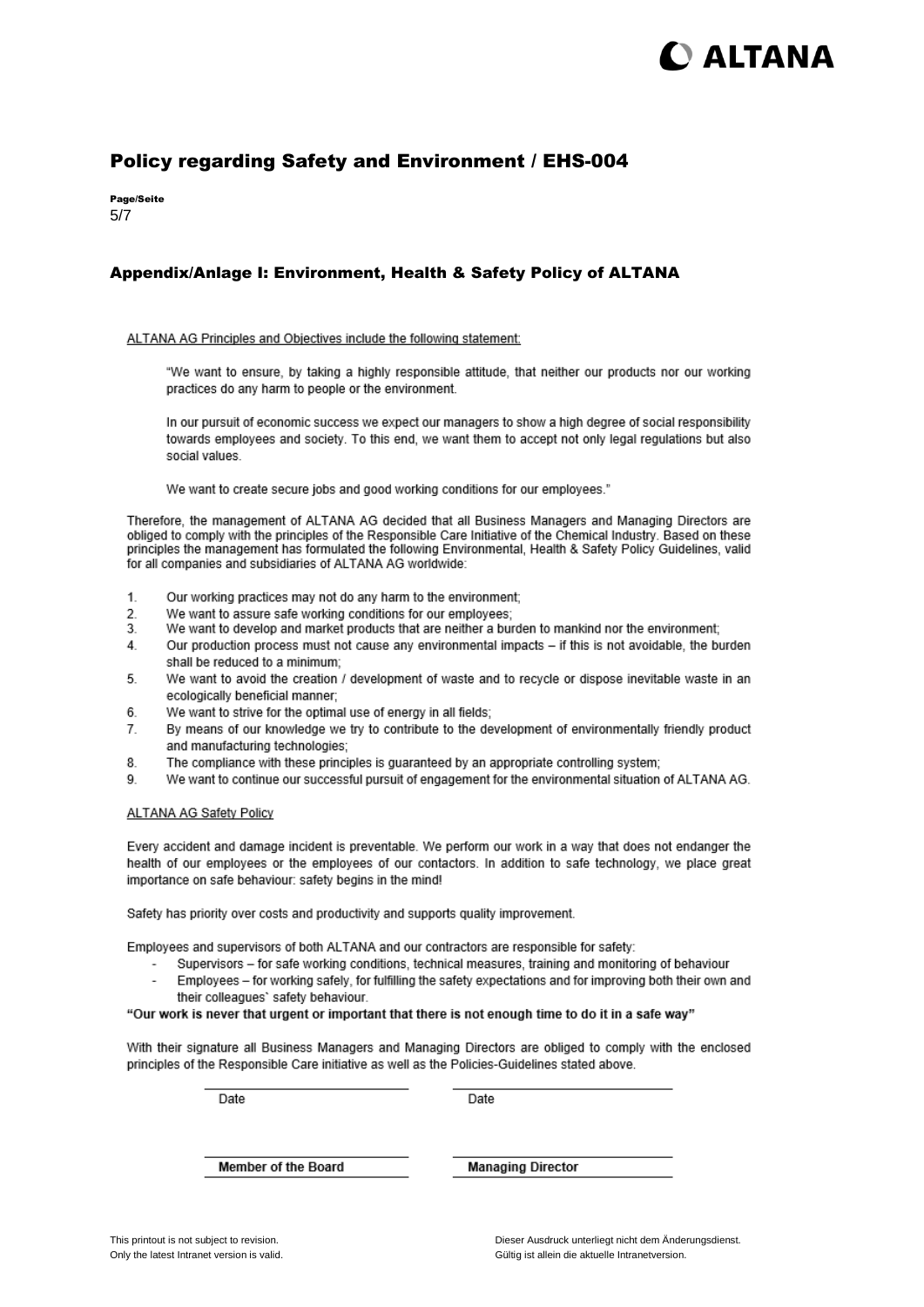# **DALTANA**

### Policy regarding Safety and Environment / EHS-004

Page/Seite 6/7

#### <span id="page-5-0"></span>Appendix/Anlage II: Responsible Care Principles

### "Responsible Care" Principles

- ALTANA AG considers safety and the protection of health and environment a matter of fundamental importance. For this reason we shall define environmental guidelines, review these guidelines at regular intervals regarding new requirements and create procedures for the effective implementation of these targets in everyday business.
- We encourage the employees' environmental responsibility and awareness  $\bullet$ with respect to potential environmental hazards caused by products or plant operations.
- $\cdot$ We take the general public's questions and concerns regarding our products and business operations seriously and provide appropriate response.
- We continuously reduce the dangers and risks involved in the  $\bullet$ manufacture, storage, transportation, distribution, usage, processing and disposal of our products in order to protect employees, neighbours. customers and consumers, and the environment. Health, safety and environmental aspects are priority issues when new products and production procedures are being developed.
- $\bullet$ We inform our customers appropriately as to the safe transport, storage, safe application, processing and disposal of our products.
- We work continuously on extending our knowledge of possible adverse  $\bullet$ effects of products, production procedures and waste on human health and the environment.
- $\bullet$ We will limit the marketing of products or cease production, regardless of economic interests, it the results of a risk assessment call for such limination or cessation as a precautionary measure to protect human health and the environment. We also shall inform the public of all such measures.
- We will initiate any measures required in the event of operation-induced  $\bullet$ health or environmental dangers; we shall work in close coordination with public authorities and will inform the public without delay of any such events.
- We make available our knowledge and experience in the preparation of practical and effective laws, directives and standards with the aim of ensuring the protection of man and the environment.
- . ALTANA fosters guiding principles and the implementation of the Responsible Care initiative, in particular through the open exchange of knowledge and experience with all those concerned and interested.